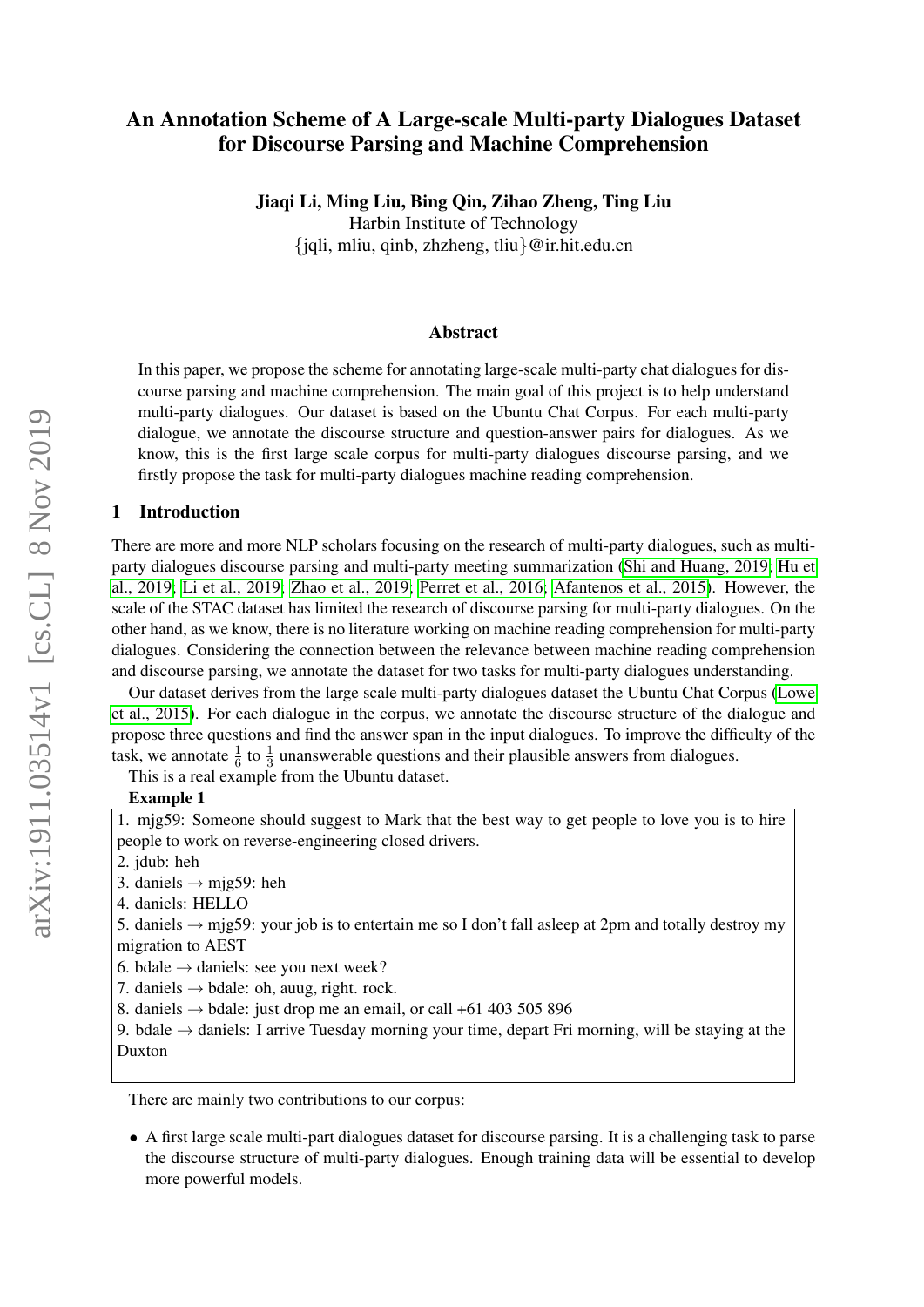• We firstly propose the task of machine reading comprehension for multi-party dialogues. Different from existing machine comprehension tasks, multi-party dialogues could be more difficult which needs a graph-based model for representing the dialogues and better understanding the discourse structure in the dialogue.

In this paper, I will give a detailed description of our large scale dataset. In section 2, I will introduce Ubuntu corpus. In Section 3 and Section 4, I will introduce the annotation for discourse parsing and machine reading comprehension respectively. In Section 5, I will briefly list some related literature.

### 2 Ubuntu Corpus

Our dataset derives from the large scale multi-party dialogues dataset the Ubuntu Chat Corpus [\(Lowe et](#page-4-4) [al., 2015\)](#page-4-4). The Ubuntu dataset is a large scale multi-party dialogues corpus.

There are several reasons to choose the Ubuntu dataset as our raw data for annotation.

- First, Ubuntu dataset is a large multi-party dataset. Recently, [\(Hu et al., 2019\)](#page-3-0)used Ubuntu as their dataset for learning dialogues graph representation. After some preprocessing, there are 38K sessions and 1.75M utterances. In each session, there are 3-10 utterances and 2-7interlocutors.
- Second, it is easy to annotate the Ubuntu dataset. The Ubuntu dataset already contains Response-to relations that are discourse relations between different speakers' utterances. For annotating discourse dependencies in dialogues, we only need to annotate relations between the same speaker's utterances and the specific senseofdiscourse relation.
- Third, there are many papers doing experiments on the Ubuntu dataset, and the dataset has beenwidely recognized.

The discourse dependency structure of each multi-party dialogue can be regarded as a graph. To learn better graph representation of multi-party dialogues, we adopt the dialogues with 8-15 utterances and 3-7 speakers. To simplify the task, we filter the dialogues with long sentences (more than 20 words). Finally, we obtain 52,053 dialogues and 460,358 utterances.

### 3 Annotation for discourse parsing in multi-party dialogues

This section will explain how to annotate discourse structure in multi-party dialogues.

The task of discourse parsing for multi-party dialogues aims to detect discourse relations among utterances. The discourse structure of a multi-party dialogue is a directed acyclic graph (DAG). In the process of annotation of discourse parsing for multi-party dialogues, there are two parts: edges annotation between utterances and specific sense type of discourse relations.

The discourse structure of Example 1 is shown in Figure 1. There are four speakers and nine utterances in the sample dialogue. The left part shows the speakers and their utterances and the right part shows the discourse dependency relation arcs. The discourse structure can be seen as a discourse dependency graph. We adopt the same sense hierarchy with the STAC dataset which contains sixteen discourse relations.

### 3.1 Edges between utterances

The edge between two utterances represents that there is the discourse dependency relations between these two utterances. The direction of the edge represents the direction of discourse dependency. In this subsection, what we need to do is to confirm whether two utterances have discourse relation. Like PDTB [\(Prasad et al., 2008\)](#page-4-5), we call two utterances as Arg1 and Arg2 respectively. The front utterance is Arg1 and the back utterance is Arg2.

For example, there is a multi-party dialogue with 9 utterances in Example 1, utterances 1-9 respectively. The utterance 3 depends on utterance 1, we can draw an edge from utterance 1 to utterance 3. Otherwise, if utterance 1 depends on utterance 2, we can draw an edge from utterance 2 to utterance 1. In most cases, the direction of discourse relations in multi-party dialogues is from the front to the back.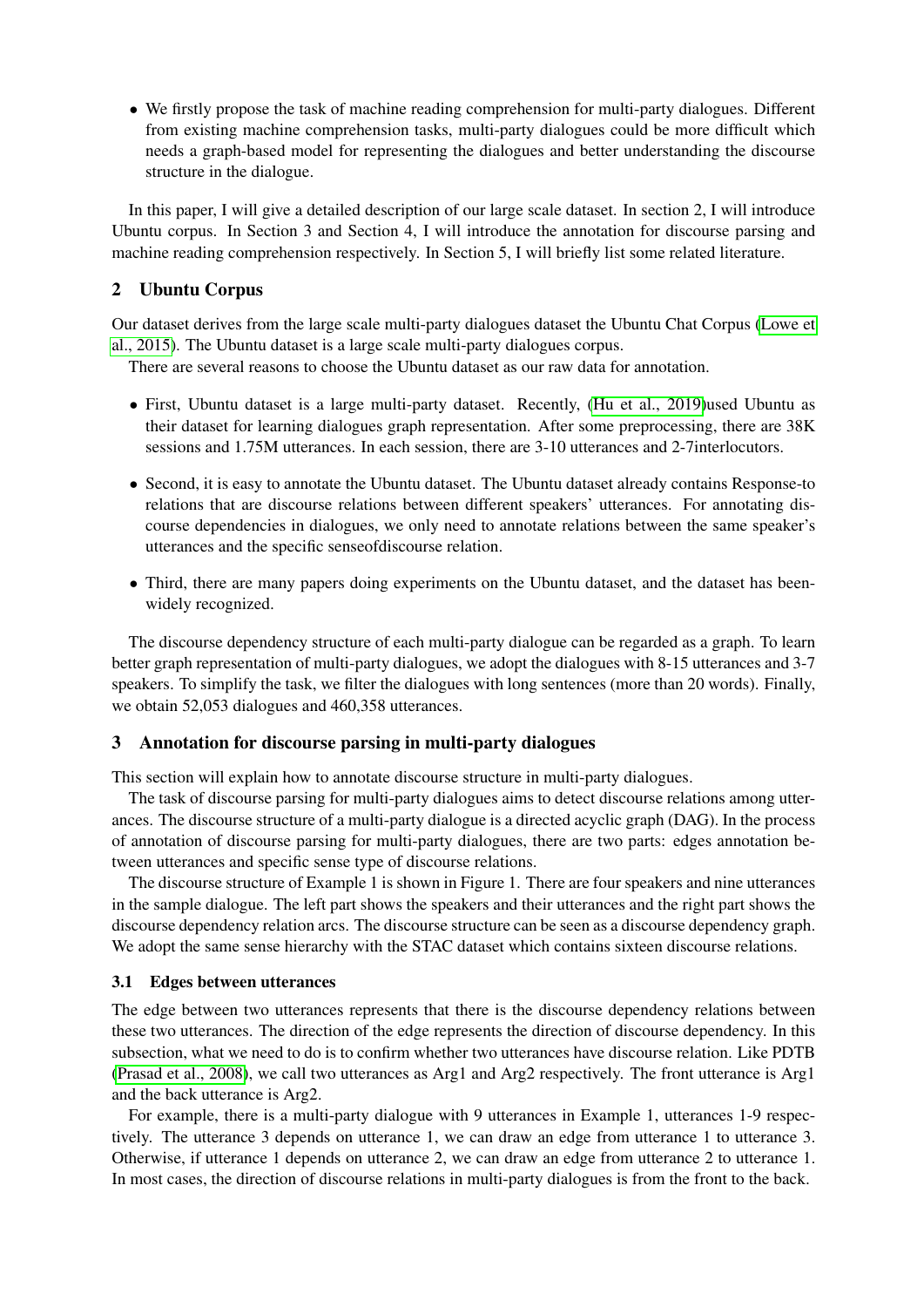

Figure 1: The discourse dependency structure and relations for Example 1.

The biggest difference between discourse parsing for well-written document and dialogues is that discourse relations can exist on two nonadjacent utterances in dialogues. When we annotate dialogues, we should read dialogues from begin to the end. For each utterance, we should find its one parent node at least from all its previous utterances. We assume that the discourse structure is a connected graph and no utterance is isolated.

### 3.2 Sense of discourse relations

When we find the discourse relation between two utterances, we need continue to confirm the specific relation sense. We adopt the same senses hierarchy with the STAC dataset.

There are sixteen discourse relations in the STAC. All relations are listed as follows: Comment, Clarification question, Elaboration, Acknowledgement, Continuation, Explanation, Conditional, Questionanswer pair, Alternation, Q-Elab, Result, Background, Narration, Correction, Parallel, Contrast.

### 4 Annotation for machine reading comprehension in multi-party dialogues

The task of reading comprehension for multi-party dialogues aims to be beneficial for understanding multi-party dialogues. Different from existing machine reading comprehension tasks, the input of this task is a multi-party dialogue, and we should to answer some questions given the dialogue.

We propose three questions for eache dialogue and annotate the span of answers in the input dialogue. As we know, our dataset is the first corpus for multi-party dialogues reading comprehension.

We construct following questions and answers for the dialogue in **Example 1**:

- Q1: When does Bdale leave?
- A1: Fri morning
- Q2: How to get people love Mark in Mig59's opinion.
- A2: Hire people to work on reverse-engineering closed drivers.

On the other hand, to improve the difficulty of the task, we propose  $\frac{1}{6}$  to  $\frac{1}{3}$  unanswerable questions in our dataset. We annotate unanswerable questions and their plausible answers (PA). Each plausible answer comes from the input dialogue, but is not the answer for the plausible question.

- Q1: Whis is the email of daniels?
- PA:  $+61,403,505,896$

### 5 Related work

In this section, I will introduce several existing multi-party dialogues datasets, and explain why we need to annotated a new dataset.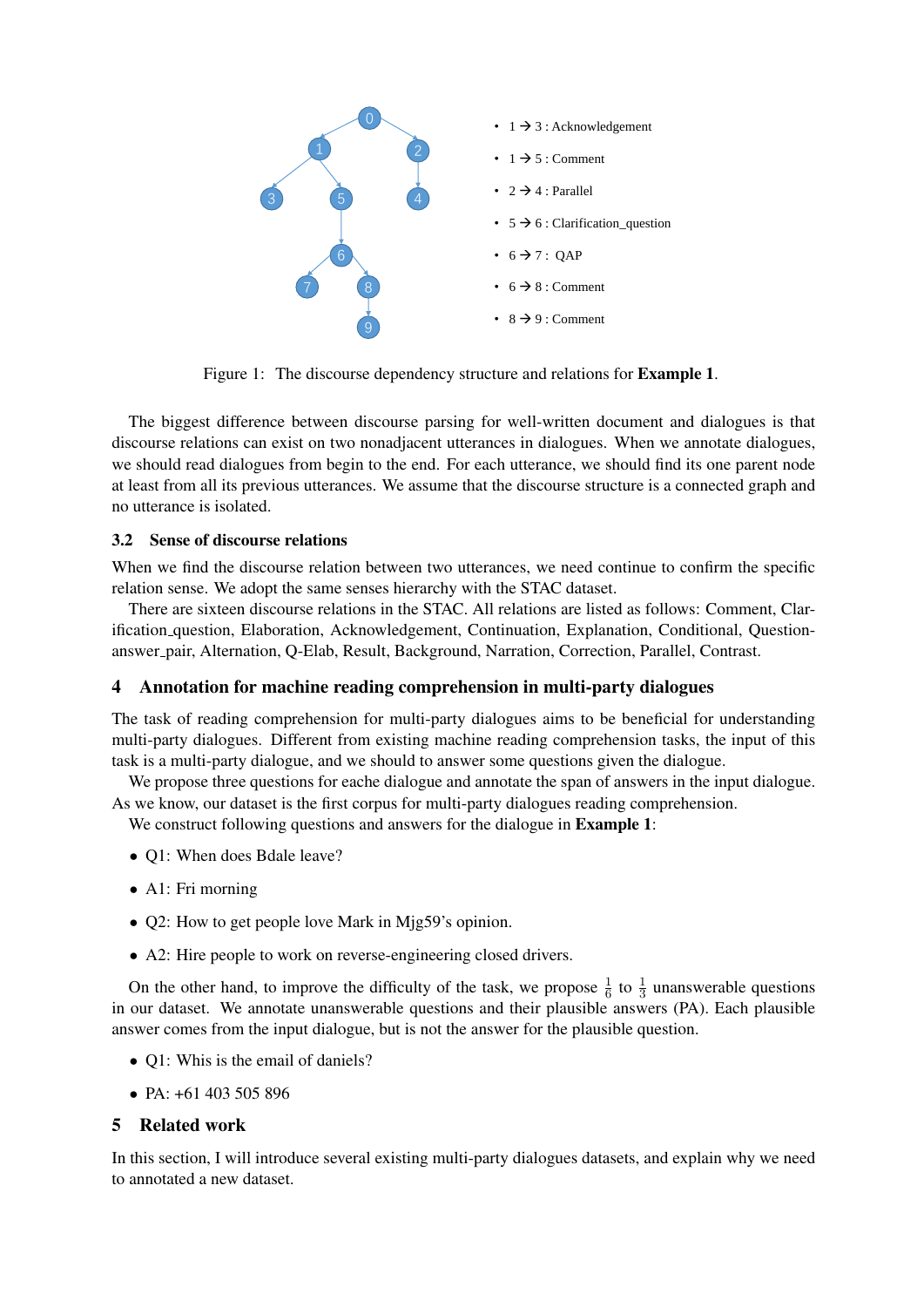#### 5.1 Discourse parsing for multi-party dialogues

There is an only corpus of discourse parsing on multi-party chat dialogues: STAC [\(Asher et al., 2016\)](#page-3-2). The corpus derives from online game *The Settlers of Catan*. The game *Settlers* is a multi-party, win-lose game. As mentioned above, an example in STAC is shown in Figure 1. More details for STAC corpus are described in [\(Asher et al., 2016\)](#page-3-2).

The overview of the STAC is shown in Table 1. From Table 1 we can know that there are about more 10K EDUs and relations and most of EDUs are weakly connected. Each EDU can be regarded as a message or sentence in the dialogues.

|             | <b>Total</b> | <b>Training</b> | <b>Testing</b> |
|-------------|--------------|-----------------|----------------|
| Dialogues   | 1091         | 968             | 123            |
| <b>EDUs</b> | 10677        | 9545            | 1132           |
| Relations   | 11348        | 10158           | 1190           |

Table 1: Overview of STAC corpus.

There are sixteen types of discourse dependency relations in STAC as shown in Section 3.2.

#### 5.2 Machine reading comprehension

Machine reading comprehension is a popular task which aims to help the machine better understand natural language. There are several types of datasets for machine comprehension, including extractive datasets [\(Joshi et al., 2017;](#page-4-6) [Trischler et al., 2017\)](#page-4-7), answer sentence selection datasets [\(Wang et al., 2007;](#page-4-8) [Yang et al., 2015\)](#page-4-9) and multiple choice datasets [\(Richardson et al., 2013;](#page-4-10) [Lai et al., 2017\)](#page-4-11). I will briefly introduce two datasets QuAC [\(Choi et al., 2018\)](#page-3-3)and CoQA [\(Reddy et al., 2019\)](#page-4-12).

QuAC : Question Answering in Context is a two-party dialogues dataset for machine reading comprehension [\(Choi et al., 2018\)](#page-3-3). The dataset for Question Answering in Context that contains 14K information-seeking QA dialogs (100K questions in total). The dialogs involve two crowd workers: (1) a student who poses a sequence of freeform questions to learn as much as possible about a hidden Wikipedia text, and (2) a teacher who answers the questions by providing short excerpts from the text.

CoQA is a large dataset for building conversation question answering systems [\(Reddy et al., 2019\)](#page-4-12).

### 6 Conclusion

We propose the scheme for annotating large scale multi-party chat dialogues for discourse parsing and machine comprehension. The main goal of this project is to be beneficial for understanding multi-party dialogues. Our corpus are based on the Ubuntu Chat Corpus. For each multi-party dialogue, we annotate discourse structure and question-answer pairs for the dialogue. As we know, this would be the first largescale corpus for multi-party dialogues discourse parsing, and we firstly propose the task for multi-party dialogues machine reading comprehension.

## References

- <span id="page-3-1"></span>[Afantenos et al.2015] Stergos Afantenos, Eric Kow, Nicholas Asher, and Jérémy Perret. 2015. Discourse parsing for multi-party chat dialogues. In *Proceedings of the 2015 Conference on Empirical Methods in Natural Language Processing*, pages 928–937. Association for Computational Linguistics.
- <span id="page-3-2"></span>[Asher et al.2016] Nicholas Asher, Julie Hunter, Mathieu Morey, Farah Benamara, and Stergos Afantenos. 2016. Discourse structure and dialogue acts in multiparty dialogue: The stac corpus.
- <span id="page-3-3"></span>[Choi et al.2018] Eunsol Choi, He He, Mohit Iyyer, Mark Yatskar, Wen-tau Yih, Yejin Choi, Percy Liang, and Luke Zettlemoyer. 2018. Quac: Question answering in context. In *Proceedings of the 2018 Conference on Empirical Methods in Natural Language Processing*, pages 2174–2184.
- <span id="page-3-0"></span>[Hu et al.2019] Wenpeng Hu, Zhangming Chan, Bing Liu, Dongyan Zhao, Jinwen Ma, and Rui Yan. 2019. Gsn: A graph-structured network for multi-party dialogues. In *Proceedings of the Twenty-Eighth International Joint*